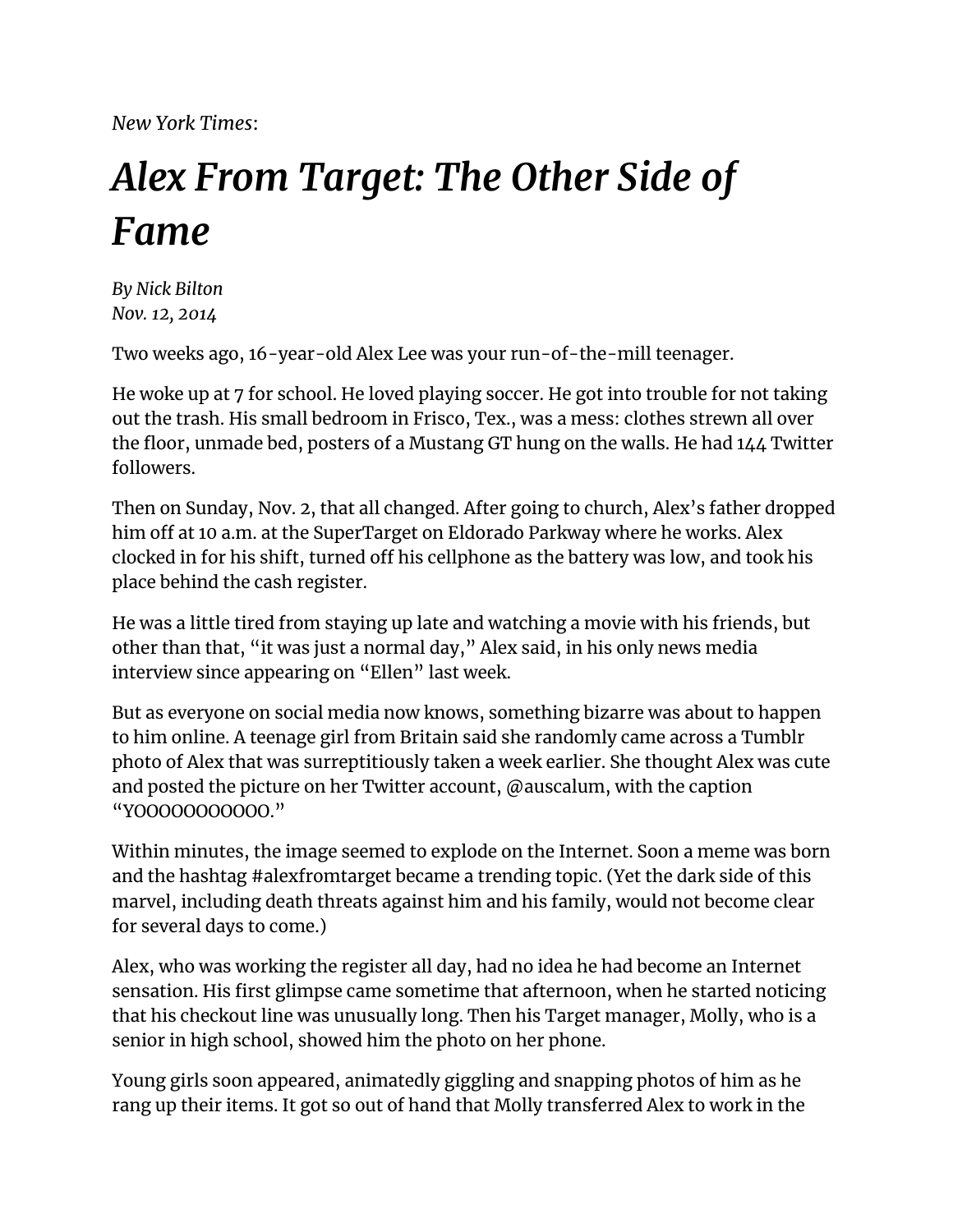stockroom for the rest of his shift. When Alex finally turned on his phone around 6 p.m., it almost leapt out of his hand, with dings, chirps and vibrations from friends trying to inform him of his new celebrity.

"I was getting tons of texts," Alex said. "They're all saying, 'This is crazy, you're famous!' "

At 6:09 p.m., Alex walked out of Target, hopped into the front seat of his mother's Mercedes and looked at his Twitter page, which had over 100,000 followers at that point. He tried to tell her what had happened, but he wasn't sure himself. Alex then asked his new disciples, "Am I famous now?" This message has since been retweeted more than 42,000 times and favorited by 86,000 users.

To say Alex is "a sweet kid," as his parents describe him, is an understatement. He's shy and exceedingly polite. He often chuckles to himself after speaking. While he answered most of my questions with short and sheepish replies, when I asked him about his girlfriend, Lindsey, he lit up, telling me that they met in chemistry class after sitting next to each other for a lab assignment.

"I really wanted some Chicken Express, and she was like, 'Hey, we should get some Chicken Express tomorrow.' And we actually ended up getting Chicken Express the next day," he buoyantly told me when describing their first date. (Lindsey is handling this all very well, Alex said.)

Sharing fried chicken and mashed potatoes with Lindsey happened just a couple of weeks before he became a celebrity. Since then, Alex was flown to Los Angeles to appear on "Ellen." (There were paparazzi waiting for him outside his hotel.)

He has been approached by news outlets around the world, and he has turned down interview requests from ABC's "Good Morning America," E! and dozens of talk shows. He's been offered advertising deals and sponsorships. Television, movie and modeling agents want to meet with him.

Alex now has about 730,000 followers on Twitter — five times the population of Frisco. More than 2.3 million people follow him on Instagram. And according to Google Trends, the term "Alex from Target" has been searched on Google more than "Nash Grier" or "Justin Bieber" since this adventure began.

But while Alex's rise from high school student to global celebrity may be the stuff that teenagers dream of today, there is also a negativity to instant web celebrity that rarely gets discussed.

For starters, Alex says he can barely go outside for fear of being accosted. "I've been in the house the entire time," he said. "I'm kind of scared to go in public."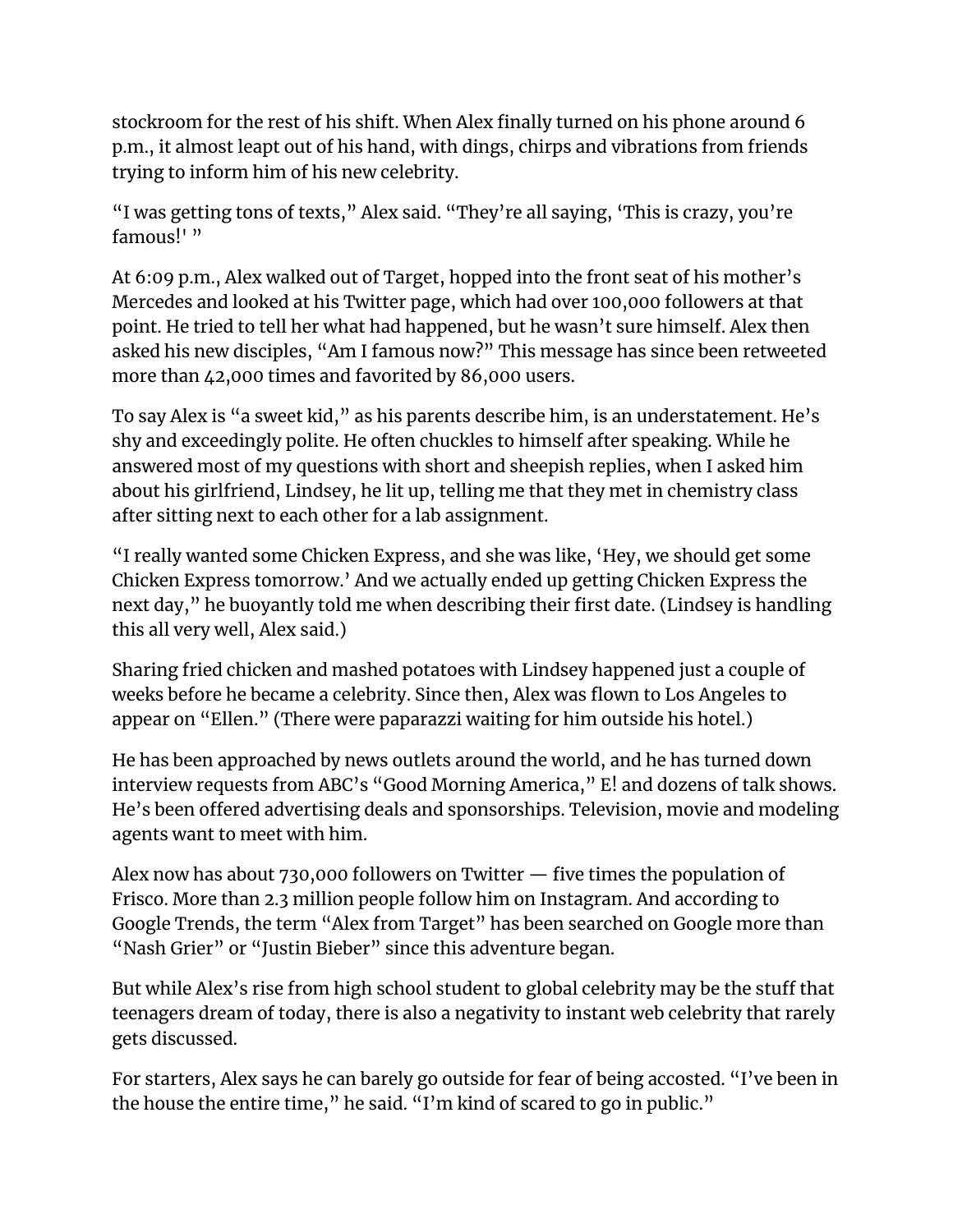When he walked into school last Friday, his first day back since becoming #alexfromtarget, students stopped him every few feet to snap selfies. In speech class, he sat with classmates and watched his appearance on "Ellen." And after school, when Alex went to Whataburger with his father, he opened the door and was met with squeals of "Alllleeeeeexxxx!!" and was chased out by cellphone-toting screaming teenage girls.

While Alex is clearly enjoying some of the attention, he and his family have also had to deal with more serious consequences of web fame. A crafty marketing firm, Breakr, tried to take credit for Alex's rise. (Everyone the company claims it worked with, including Alex's family and @auscalum, has denied ever hearing of Breakr. In a report, BuzzFeed said that the company's claims simply don't add up.)

The Evolution of #Alexfromtarget

Social media pandemonium over #Alexfromtarget started with a photo of teenage Target employee named Alex Lee. Alex, who started with 144 Twitter followers, now has more than 600,000.

Thousands have taken to social media to call Alex names (including vulgarities) or fabricate stories about him being fired. Twitter is littered with posts that denigrate his looks (e.g., "Alex from Target is so damn ugly") or spew envy at him ("Alex from Target is a nobody who doesn't deserve fame").

There have even been dozens of death threats on social media and in private messages ("Alex from target, I'll find you and I will kill you").

Alex is no stranger to some of this behavior. He told me he was bullied in elementary school and has learned to disregard "the hate" — though, he said, it's increasingly difficult to ignore. But his parents, who are incredibly happy for Alex, say this hostility has been difficult to watch.

"The biggest concern for myself and my wife is some of the negativity we're seeing online," said his father, Eric Fooks, who is a small-business consultant. "Our concern is making sure he's safe."

Mr. Fooks said that in addition to death threats, people have leaked the family's personal information online, including Social Security numbers, bank accounts and phone records. The family, worried for the safety of Alex and his five siblings, has been in contact with the local police. Alex's parents have met with his school's principal and security officers, as well as Target managers, to put together security plans in case of an emergency.